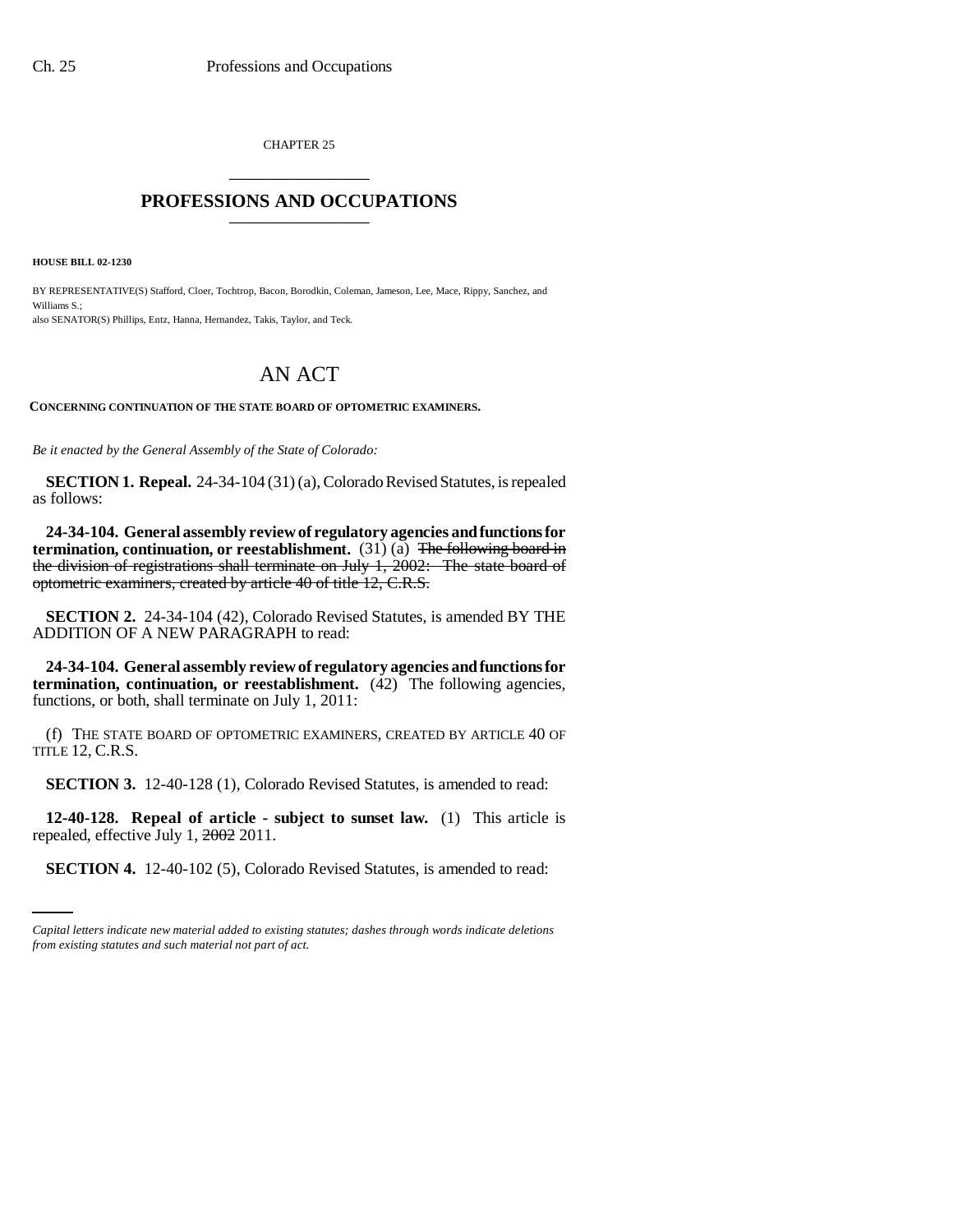**12-40-102. Practice of optometry defined.** (5) The classes of pharmaceutical agents and the procedures approved for optometric use for treatment of the anterior segment of the eye or its appendages, including prescription, by certified therapeutic optometrists for treatment purposes under this section are as follows: Topical and oral antimicrobials (except oral antiviral and oral antifungal agents), topical and oral antihistamines, topical antiinflammatory agents, topical and oral nonscheduled analgesics, and any controlled substance for ocular pain and inflammation except those specified in schedules I and II as provided in part 2 of article 18 of title 18, C.R.S., and the removal of superficial foreign bodies from the human eye or its appendages.

**SECTION 5.** 12-40-102 (7), Colorado Revised Statutes, is amended to read:

**12-40-102. Practice of optometry defined.** (7) (a) An optometrist who meets the requirements established by the board pursuant to sections  $12-40-107(1)$  (n) and 12-40-109.5 (3) may treat anterior uveitis and glaucoma. except that an optometrist shall consult with an ophthalmologist or other physician licensed to practice medicine when:

(I) A patient under twelve years of age presents with nontraumatic anterior uveitis;

(II) A patient's anterior uveitis is not resolving after a fourteen-day period of treatment;

(III) A diagnosis of glaucoma is made;

(IV) Acute closed angle glaucoma is diagnosed in which case consultation shall occur within twenty-four hours of initial treatment.

(b) The parameters of the consultation shall be at the discretion of the consulting ophthalmologist or other consulting physician licensed to practice medicine pursuant to article 36 of this title.

**SECTION 6.** 12-40-105 (1) (c), Colorado Revised Statutes, is amended to read:

**12-40-105. Persons excluded from operation of this article.** (1) This article shall not apply to:

(c) Opticians, persons, firms, and corporations who duplicate OR REPAIR spectacles OR eyeglasses; or ophthalmic lenses, or OPTICIANS, PERSONS, FIRMS, AND CORPORATIONS who supply OR sell or repair spectacles, eyeglasses, or ophthalmic lenses, on prescription from persons authorized under the laws of this state to practice optometry or medicine INCLUDING BUT NOT LIMITED TO CONTACT LENSES, IF SUCH SPECTACLES, EYEGLASSES, AND OPHTHALMIC LENSES ARE PROVIDED PURSUANT TO A VALID PRESCRIPTION;

**SECTION 7. Repeal.** 12-40-107 (2), Colorado Revised Statutes, is repealed as follows:

**12-40-107. Powers and duties of the board.** (2) If the board does not accept the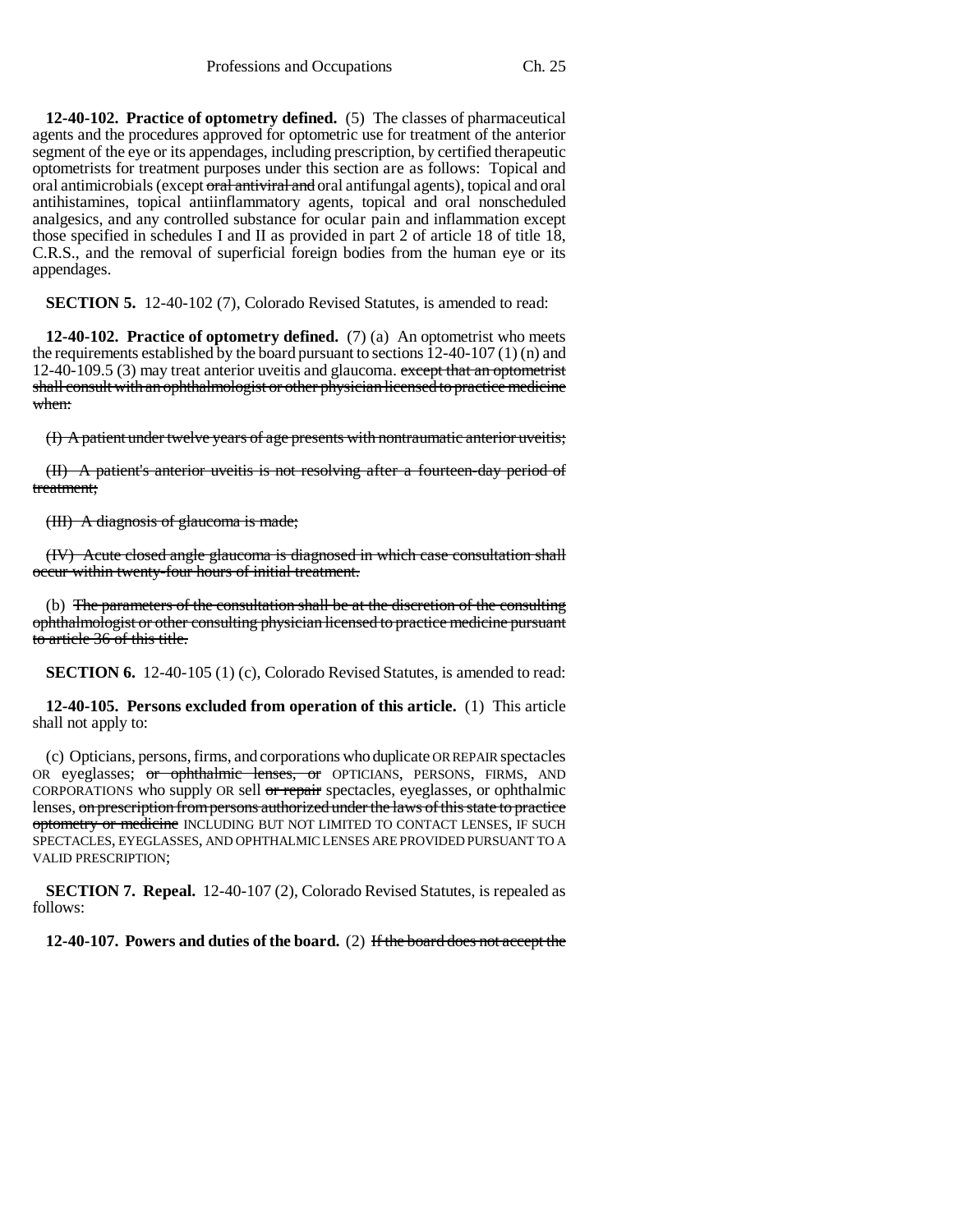## Ch. 25 Professions and Occupations

scores of a national clinical examination for optometrists by the fiscal year beginning July 1, 1994, the board shall conduct a joint study to be completed by the end of the fiscal year beginning July 1, 1994, with the psychometrician in the division of registrations to revise the state clinical examination so that the test is psychometrically sound. The results of such joint study and changes to the clinical examination for optometrists shall be reported to the joint sunrise and sunset review committee of the general assembly by July 1, 1995.

**SECTION 8.** 12-40-109 (1) and (4), Colorado Revised Statutes, are amended to read:

**12-40-109. Examination - licenses.** (1) Each application shall be verified under oath by the applicant, and a material false statement thereon shall constitute grounds for the withholding or revocation of a license. When such application and accompanying proofs as are required by section 12-40-108 are submitted to the board and approved, it shall notify the applicant to appear for examination at a time and place to be fixed by the board. THE APPLICANT SHALL TAKE AND SUBMIT TEST SCORES FROM THE BOARD-APPROVED EXAM. The examination shall be clinical and of such a character as to test the qualifications of the applicant to practice optometry.

(4) A person who fails to pass the examination provided for in this section may retake the examination the next time said examination is given. after paying the fee pursuant to section 24-34-105, C.R.S.

**SECTION 9.** 12-40-119 (1) (c), Colorado Revised Statutes, is amended to read:

**12-40-119. Revocation, suspension, supervision, probation procedure professional review - reconsideration and review of action by board.** (1) (c) If A LICENSEE REQUESTS A HEARING TO DISPUTE FORMAL BOARD ACTION OR IF the board finds such probability great and a hearing is conducted, such hearing shall be conducted in accordance with the provisions of section 24-4-105, C.R.S.

**SECTION 10.** 12-40-108 (1) (a), (1) (b), (1) (c), (1) (d), and (1) (e), Colorado Revised Statutes, are amended to read:

**12-40-108. Application for license - licensure by endorsement.** (1) Every person who does not currently hold a license to practice optometry in this state and who desires to practice optometry within the state shall file with the board an application for a license, giving the information required on a form to be provided by the board, wherein it shall appear that the applicant possesses the following qualifications:

(a) He THE APPLICANT has attained the age of twenty-one years.

(b) He THE APPLICANT has graduated with the degree of doctor of optometry from a school or college of optometry accredited by a regional or professional accreditation organization which is recognized or approved by the council on postsecondary accreditation or the United States commissioner of education. The board shall have the authority, upon its investigation and approval of the standards thereof, to approve any other optometric college.